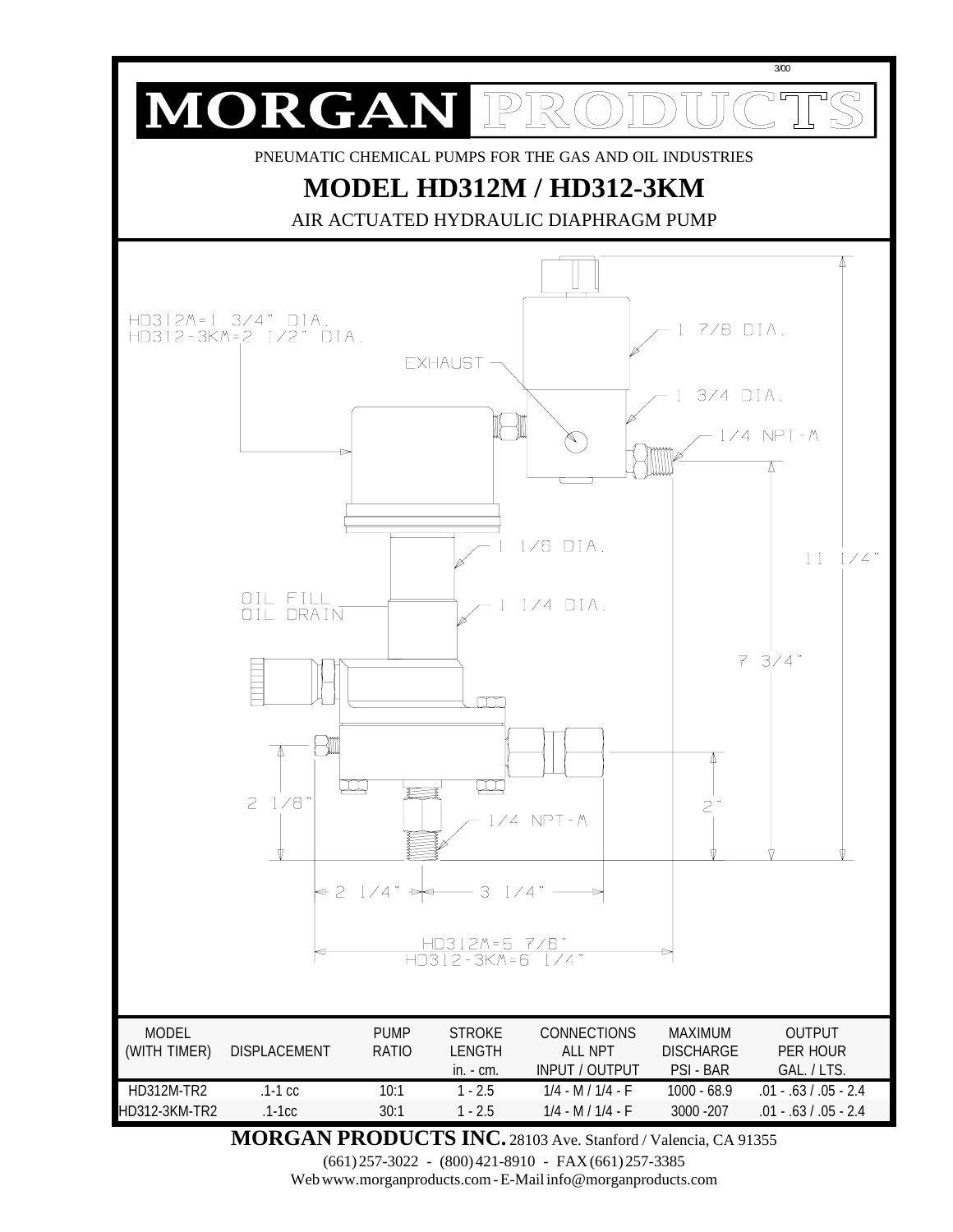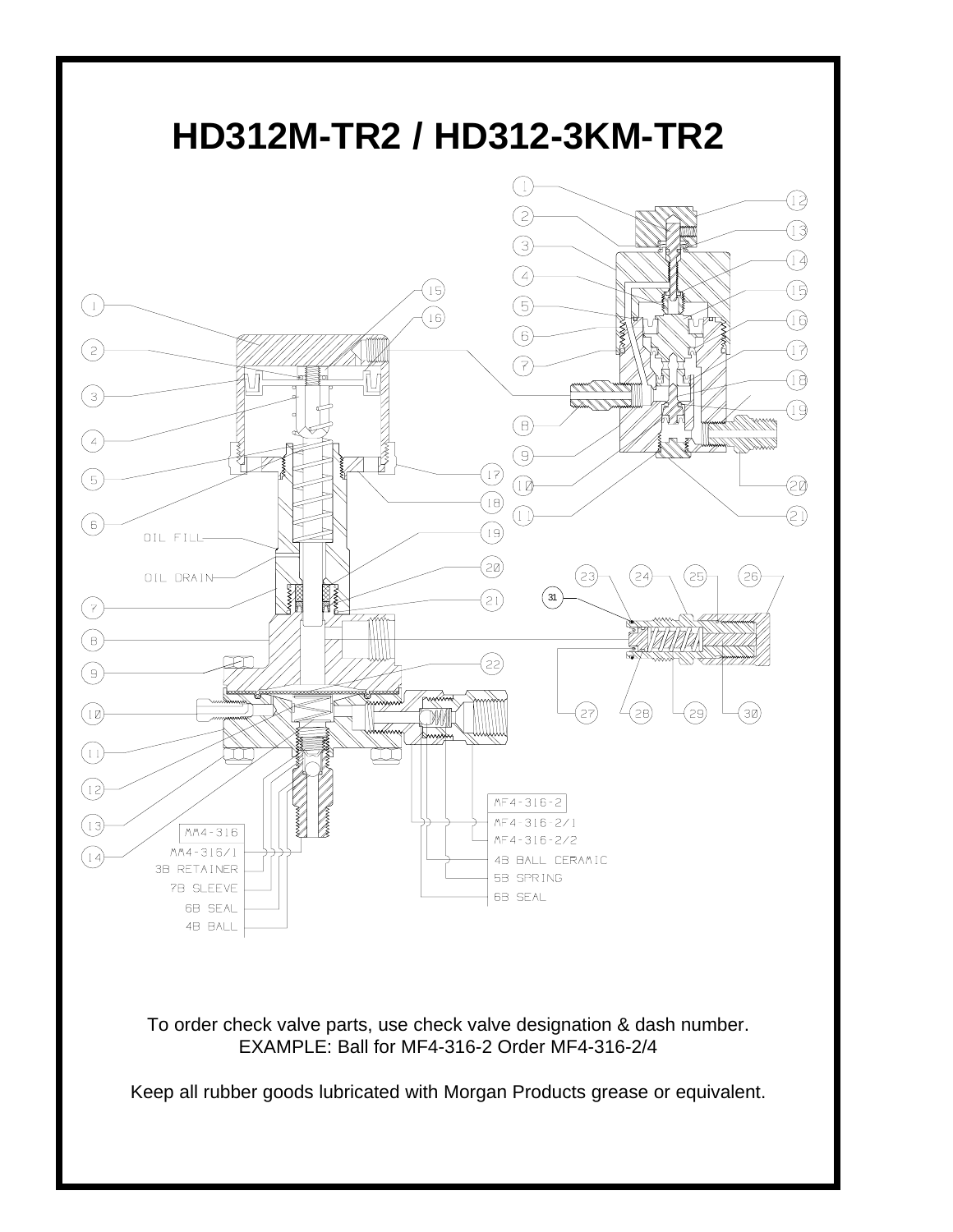#### **MODEL HD312M / HD312-3KM PARTS LIST**

# **MODEL TR2 PARTS LIST**

|                                                         | NO NAME                  |          |                            |         |              |               |  |  |
|---------------------------------------------------------|--------------------------|----------|----------------------------|---------|--------------|---------------|--|--|
| 1                                                       |                          |          |                            | PARTNO. |              | <b>MODEL</b>  |  |  |
|                                                         | Air Chambers             | HD312M-4 |                            |         | HD312M       |               |  |  |
|                                                         |                          |          | HD312-3KM-4 #              |         |              | HD312-3KM     |  |  |
| $\overline{\mathbf{c}}$<br>$\overline{3}$               | O-Ring Seal              |          | 100-11                     | $\star$ |              | ALL           |  |  |
|                                                         | <b>Piston Seals</b>      |          | $100-9$                    | *       |              | <b>HD312M</b> |  |  |
|                                                         |                          |          | 200-9                      |         |              | HD312-3KM     |  |  |
| 4                                                       | Spring Guide             |          | HD312-10<br>$\star$        |         |              | HD312-3KM     |  |  |
| $\overline{5}$                                          | Plunger                  |          | HD312-15<br>$\star$        |         | ALL          |               |  |  |
| $\overline{6}$                                          | <b>Return Spring</b>     |          | 100-13                     | $\star$ |              | HD312M        |  |  |
|                                                         |                          |          | 200-13                     |         |              | HD312-3KM     |  |  |
| $\overline{7}$                                          | Oiler Housings           |          | HD312-14                   |         |              | <b>HD312M</b> |  |  |
|                                                         |                          |          | HD312-3K-14                |         |              | HD312-3KM     |  |  |
| 8                                                       | <b>Hydraulic Chamber</b> |          | HD312M-29 #                |         |              | ALL           |  |  |
| 9                                                       | <b>Chamber Bolt</b>      |          | D40-PVC-10 (6)             |         |              | <b>ALL</b>    |  |  |
| 10                                                      | Bleeder                  |          | 125-22                     |         |              | <b>ALL</b>    |  |  |
| 11                                                      | Pressure Chamber         |          | HD312-23                   |         |              | <b>ALL</b>    |  |  |
| 12                                                      | Spring Cup               |          | HD312-35                   |         |              | <b>ALL</b>    |  |  |
| 13                                                      | Locknut                  |          | D <sub>40-9</sub>          | (6)     |              | <b>ALL</b>    |  |  |
| 14                                                      | Diaphragm Spring         |          | HD312-36                   |         |              | <b>ALL</b>    |  |  |
| 15                                                      | Piston Locknut           |          | $100 - 7$                  |         |              | <b>ALL</b>    |  |  |
| 16                                                      | <b>Pistons</b>           |          | 100-8                      |         | HD312M       |               |  |  |
|                                                         |                          |          | 200-8                      |         | HD312-3KM    |               |  |  |
| $\overline{17}$                                         | Air Chamber Rings        |          | 100-5                      |         |              | HD312M        |  |  |
|                                                         |                          |          | 200-5                      |         |              | HD312-3KM     |  |  |
| 18                                                      | Faceplates               |          | 200-6                      |         | HD312-3KM    |               |  |  |
| 19                                                      | <b>Back Up Ring</b>      |          | $\overline{1}$<br>HD312-19 |         | <b>ALL</b>   |               |  |  |
| 20                                                      | Pressure Seal            |          | $*$ +<br>HD312-20          |         | <b>ALL</b>   |               |  |  |
| 21                                                      | O-Ring Seal              |          | $50 - 21$                  |         | ALL          |               |  |  |
| 22                                                      | Diaphragm                |          | HD312-32                   | $\star$ |              | <b>ALL</b>    |  |  |
| 23                                                      | O-Ring Seal              |          | $50 - 21$                  | # $*$   |              | <b>ALL</b>    |  |  |
| 24                                                      | Oil Chamber              |          | HD312M-1                   | $\#$    |              | <b>ALL</b>    |  |  |
| 25                                                      | O-Ring Seal              |          | $50 - 21$                  | $#^*$   |              | <b>ALL</b>    |  |  |
| $\overline{26}$                                         | Adjuster Knob            |          | HD312M-2                   | #       |              | all           |  |  |
| 27                                                      | Pressure Seal            |          | 100-20                     | # $*$   |              | ALL           |  |  |
| 28                                                      | O-Ring Seal              |          | TR2-18                     | # $*$   |              | ALL           |  |  |
| 29                                                      | Spring                   |          | HD562M-6                   | # $*$   |              | ALL           |  |  |
| 30                                                      | Plunger                  |          | HD312M-3<br>#              |         | ALL          |               |  |  |
| 31                                                      | <b>Teflon Seal</b>       |          | # $*$<br>HD312M-11         |         | ALL          |               |  |  |
|                                                         | Short Chamber Bolt       |          | HD312M-10<br>$(2)$ #       |         | ALL          |               |  |  |
|                                                         | 1oz. Grease              |          |                            | $\star$ |              | ALL           |  |  |
|                                                         | 1oz.Oil                  | HD187-24 | *                          |         | ALL          |               |  |  |
| $#$ = Included in conversion kit.                       |                          |          |                            |         |              |               |  |  |
| $*$ = Included in Repair Kit $+$ = Included in Seal Set |                          |          |                            |         |              |               |  |  |
| <b>REPAIR KITS AND SEAL SET</b>                         |                          |          |                            |         |              |               |  |  |
|                                                         | PART NO.                 |          | <b>DESCRIPTION</b>         |         | <b>MODEL</b> |               |  |  |
| HD312M-50                                               |                          |          | <b>REPAIR KIT</b>          |         |              | <b>HD312M</b> |  |  |

HD312-3KM-50 REPAIR KIT HD312-3KM

HD312-48 | SEAL SET | ALL TR2-50 REPAIR KIT TR2

| NO              | <b>NAME</b>           | PART NO.                               | <b>MATERIAL</b> |  |  |
|-----------------|-----------------------|----------------------------------------|-----------------|--|--|
| 1               | <b>Metering Valve</b> | TR2-3                                  | 303 SS          |  |  |
| $\overline{2}$  | Knob Spring           | TR2-2                                  | 302 SS          |  |  |
| $\overline{3}$  | <b>Upper Body</b>     | $TR2-5$                                | $303$ SS        |  |  |
| 4               | <b>Metering Seat</b>  | $TR2-6$                                | $18-8$ SS       |  |  |
| $\overline{5}$  | O-Ring                | $TR2-13$<br>$\star$                    | <b>BUNA-N</b>   |  |  |
| $\overline{6}$  | <b>Upper Seal</b>     | TR2-10<br>*                            | <b>VITON</b>    |  |  |
| 7               | O-Ring                | $\overline{\ast}$<br><b>TR2-14</b>     | <b>BUNA-N</b>   |  |  |
| $\overline{8}$  | 1/8" NPT Nipple       | TR2-22                                 | 303 SS          |  |  |
| 9               | Lower Body            | <b>TR2-8</b>                           | $303$ SS        |  |  |
| $\overline{10}$ | <b>Poppet Seal</b>    | $\star$<br>TR2-17                      | <b>VITON</b>    |  |  |
| $\overline{11}$ | <b>Plug Seal</b>      | <b>TR2-18</b>                          | <b>BUNA-N</b>   |  |  |
| $\overline{12}$ | Knob                  | TR <sub>2</sub> -1                     | <b>PLASTIC</b>  |  |  |
| $\overline{13}$ | O-Ring                | $\overline{\ast}$<br>TR <sub>2-4</sub> | <b>BUNA-N</b>   |  |  |
| 14              | <b>Teflon Seal</b>    | $\star$<br>TR <sub>2</sub> -7          | <b>TEFLON</b>   |  |  |
| $\overline{15}$ | Piston                | <b>TR2-9</b>                           | NYI ON          |  |  |
| 16              | Middle Seal           | *<br>TR2-11                            | <b>VITON</b>    |  |  |
| $\overline{17}$ | <b>Lower Seal</b>     | $TR2-12$<br>$\star$                    | <b>VITON</b>    |  |  |
| $\overline{18}$ | Poppet                | TR2-15                                 | <b>PVC</b>      |  |  |
| $\overline{19}$ | Poppet O-Ring         | <b>TR2-16</b><br>*                     | <b>VITON</b>    |  |  |
| $\overline{20}$ | 1/8 x 1/4 NPT Nipple  | TR2-21                                 | 303 SS          |  |  |
| $\overline{21}$ | Plug                  | TR2-19                                 | 303 SS          |  |  |
|                 | 1oz. Grease           | $\star$                                |                 |  |  |

\* = Included in Repair Kit

## **MATERIAL SPECIFICATIONS HD312M / HD312-3KM**

| NAME                       | <b>STANDARD</b>               | <b>OPTION</b> |
|----------------------------|-------------------------------|---------------|
| Stroke Adjuster            | 18-8 SS & ABS                 |               |
| Locknut                    | 18-8 SS                       |               |
| O-Ring Seals               | Buna - N                      | Viton         |
| Piston Seals               | Buna - N                      | Viton         |
| Plunger                    | 17-4 SS                       |               |
| Return Spring              | <b>Teflon Coated Inconel</b>  |               |
| Back Up Ring               | <b>PVC</b>                    |               |
| Pressure Seal              | <b>Graphite Filled Teflon</b> |               |
| Diaphragm                  | <b>Teflon Faced Buna-N</b>    |               |
| Chamber Bolt               | 18-8 SS                       |               |
| Bleeder                    | 316 SS                        |               |
| Pressure Chamber           | 316 SS                        |               |
| Spring Cup                 | 316 SS                        |               |
| Diaphragm Spring           | Inconel                       |               |
| Check Valve Bodies         | 316 SS                        |               |
| <b>Check Valve Seals</b>   | Teflon                        |               |
| Check Valve Balls          | Ceramic                       |               |
| <b>Check Valve Springs</b> | Inconel                       |               |
| All Other Parts            | 303 or 304 SS                 |               |